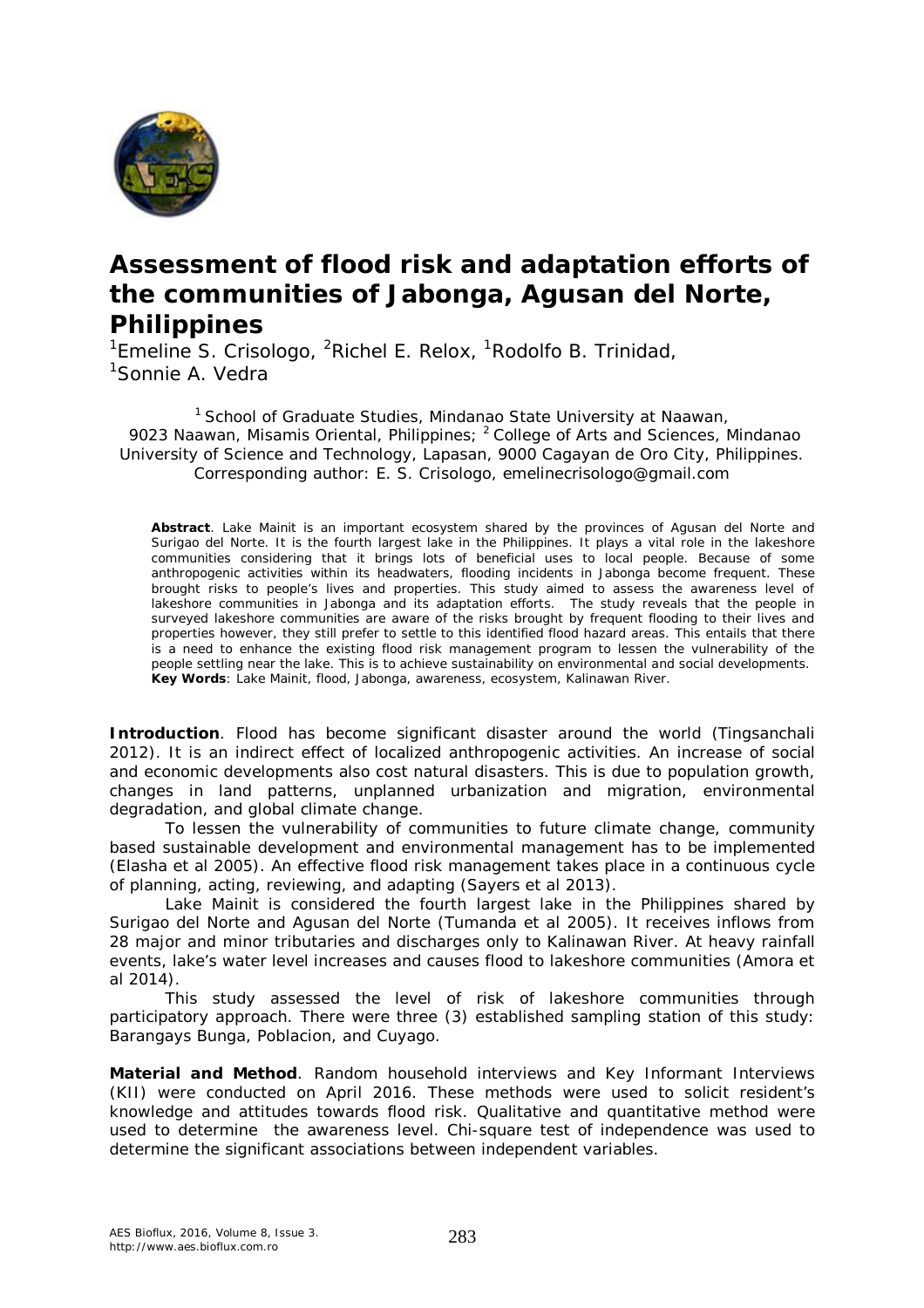Topographic and elevation map was used to identify areas vulnerable to flood in terms of height. The map was generated from National Aeronautics and Space Administration (NASA) in 90 m resolution Shuttle Radar Topography Mission (SRTM) developed by Floodmap.net. Flood hazard map from Department of Environment and Natural Resources – Mines and Geosciences Bureau (2015) was used to show areas that are highly susceptible to flood.

Available rainfall data for the years 2014 to 2015 from Local Disater Risk Reduction Management Office of Jabonga were gathered to identify the trend of rainfall events in Jabonga.

## **Results and Discussion**

*Awareness level based on educational attainment and income versus knowledge and attitude.* Across barangays, awareness level among respondents differs based on educational attainment versus knowledge. Residents are aware that the frequent flooding of Jabonga is caused by the degradation of the environment and of the Lake Mainit itself (Figure 1A). Fifty-three point fifty-one percent (53.51%) agree, 43.14% strongly agree, and 3.34% disagree. The critical value is 9.49 and the chi-square test statistic is 12.21. The p-value is 0.015, therefore there is no relationship on awareness level between educational attainment and knowledge. Respondents in all levels of education are aware that frequent flooding will give risk to people (Figure 1B). The critical value is 5.99 and the chi-square test statistic is 3. 25. The p-value 0.019.





Awareness levels across barangays vary based on income versus knowledge 2 (frequent flooding is caused by the degradation of environment and Lake Mainit itself) (Figure 2A). The critical value is 9.49 and the chi-square test statistic is 8.51. The p-value is 0.075, therefore there is a relationship on awareness level among respondents between income and knowledge 2 (frequent flooding is caused by the degredation of the environment and Lake Mainit itself). Respondents who are earning below PhP20,000.00 a month are mostly depending on lake as their source of income. Respondents in all ranges of income are aware that flooding will give risks to people (Figure 2B). The critical value is 5.99 and the chi-square test statistic is 7.34. The p-value is 0.025, thus there is no relationship between awareness level in relation to income and knowledge 4 (frequent flooding will give risk to people).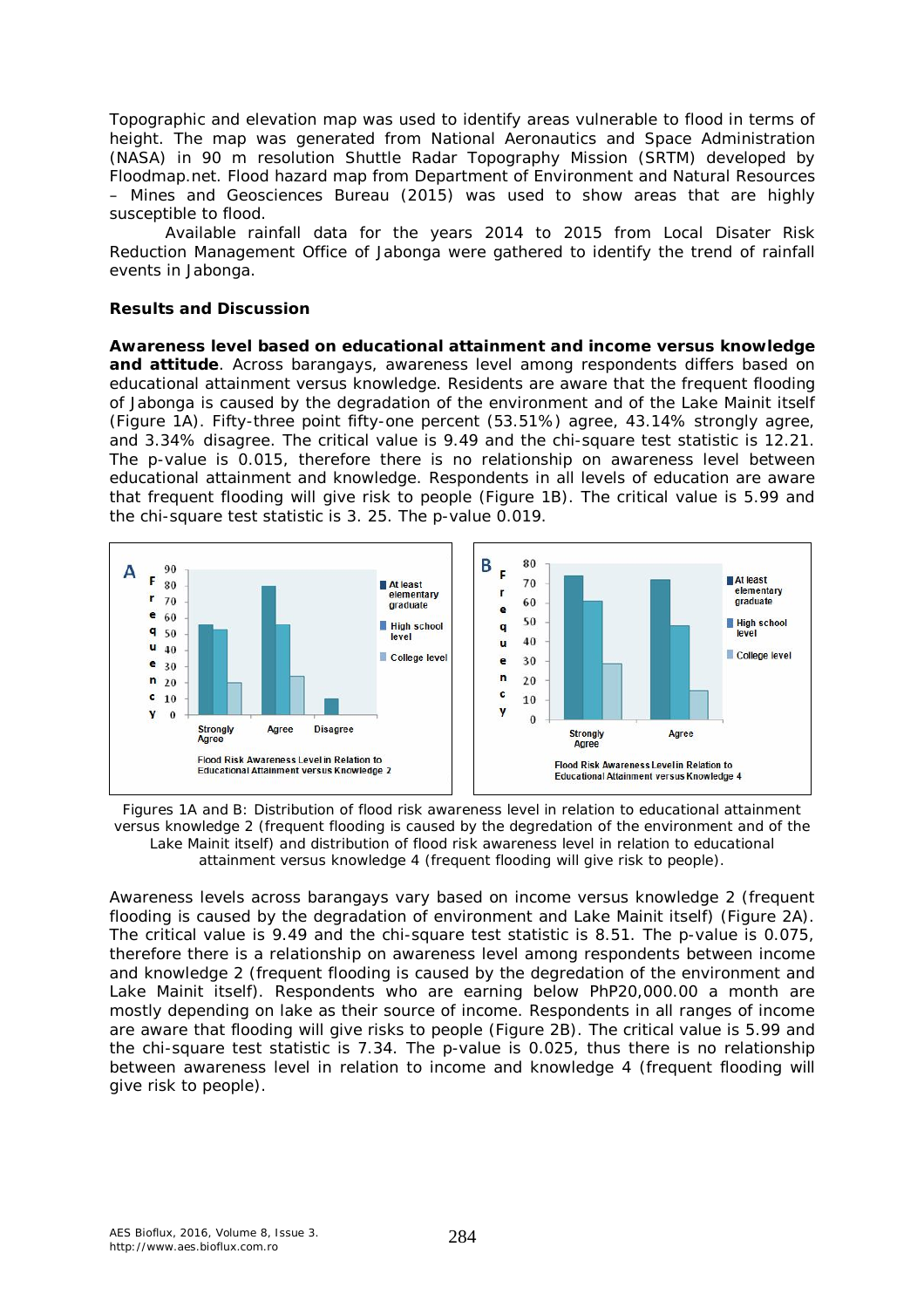

Figures 2A and B: Distribution of flood risk awareness level to income versus knowledge 2 (frequent flooding is caused by the degredation of the environment and of the Lake Mainit itself) and distribution of flood risk awareness level to income versus knowledge 4 (frequent flooding will give risk to people).

Respondents' awareness level on flood risks in relation to income and attitude 3 (people living near lakeshore areas should be informed for the risk posed by flooding to their lives and property) vary (Figure 3). The critical value is 5.99 and the chi-square test statistic is 5.46. The p-value is 0.065, therefore there is a relationship between awareness level between income and attitude 3 (people living near lakeshore areas should be informed for the risk posed by flooding to their lives and property). Residents in all ranges of income mostly agreed that they should know for the possible risks flooding may brought to their lives and properties



Figure 3. Distribution of flood risk awareness level in relation to income versus attitude 3 (people living near lakeshore areas should be informed for the risk posed by flooding to their lives and property).

**Topography and elevation**. Jabonga is the third class municipality in the province of Agusan del Norte and lies within the grid of 90 degrees 18 minutes to 9 degrees 23 minutes north latitude and 125 degrees 43 minutes east longitude. It is bounded by Kitacharao and Surigao del Norte to the north; Butuan bay to the west; Tubay and Santiago to the south; and Surigao del Sur to the east. It has a total land area of 29,300 hectares of plain to rolling hilly lands. Its surrounding areas ranges an elevation of 83 to 751 meters (Figure 4A). Most of its lakeshore communities ranges from 83 to 167 meters covering Barangays Bunga, San Pabo, Poblacion, Colorado, Cuyago, and Baleguian (LMDA 2016).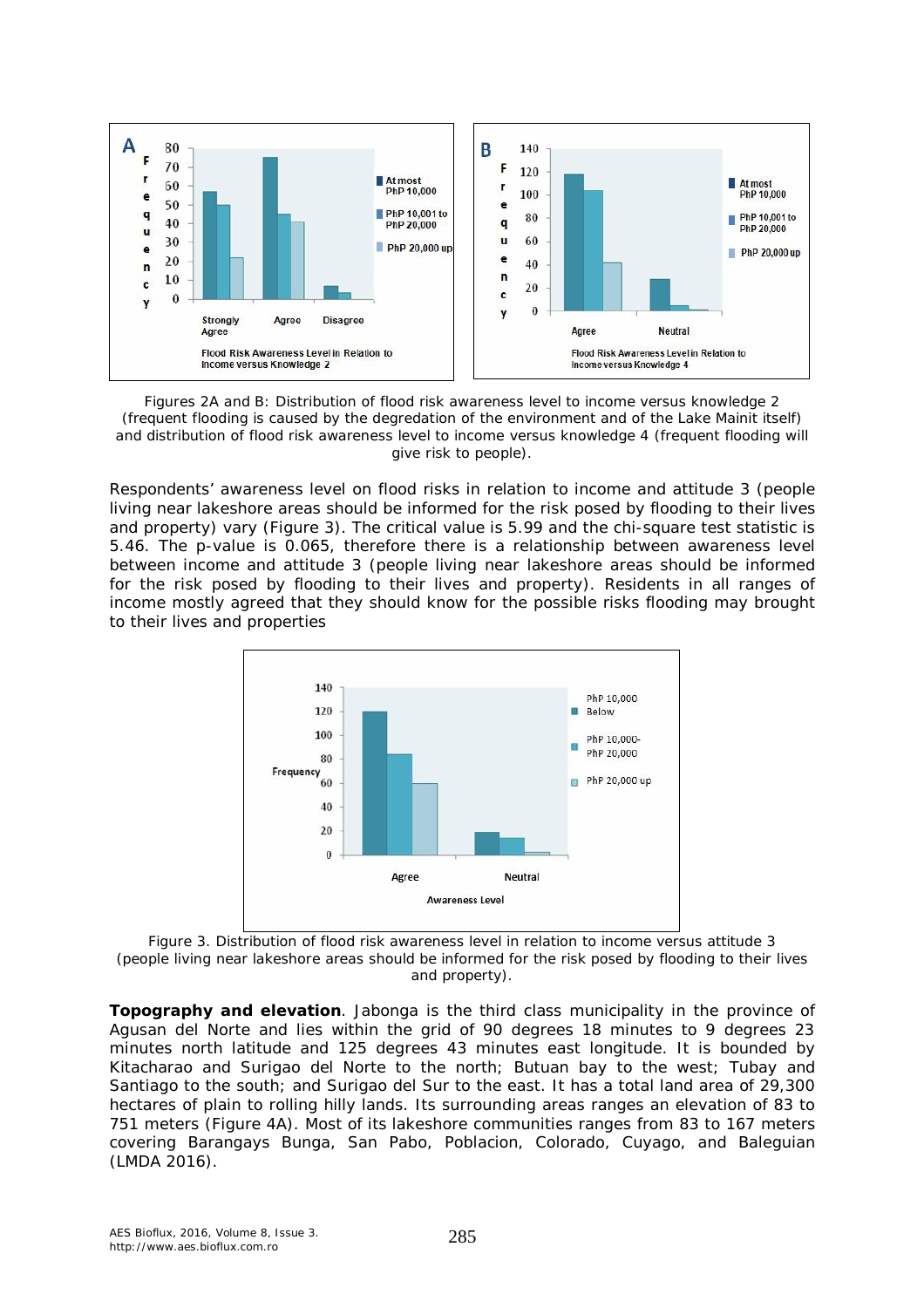Based on Figure 4B, these lakeshore areas are considered to be highly susceptible to flood. Flood of less than 1 meter occurs roughly at 24 times a year at an estimated flood heights reached to 3.6 meters (LMHPP 2009). Flooding in Jabonga is influenced by the increase of lake water level during peak flows. Lake Mainit has an average annual flow approximately 81 cubic meters per second with evaporation and other losses approaching to 11 cu. m. per second annually, while its only outlet is Kalinawan River with an estimated discharge of 70 cu. m. per second (LMHPP 2009).

There have been identified factors that contribute to the frequent flooding incidents in Jabonga according to Mascarinas (2012). Mining and illegal logging activities at Lake Mainit's nearby areas caused siltation in the river that channels water from lake to sea. It was supported by Reuters (2014) that on January 17, 2014, Jabonganons evacuated due to flooding.



Figure 4. (A) Elevation map of Jabonga, and (B) Flood hazard map of Jabonga.

*Rainfall.* Based on the data from the Local Disaster Risk Reduction Management Office (LDRRMO) of Jabonga, the maximum rainfall for the year 2014 is 146.8 mm with 29 days of rain that falls on the month of January (Figure 5A). The minumum rainfall is 8.8 mm with 6 days of rain within the month of August. In the same scenario, the maximum rainfall for the year 2015 fall on January at 136.8 mm for only 18 days of rain (Figure 6A). The minimum rainfall is 3.88 mm for 25 days of rain that falls in the month of December. For the year 2015, the average rainfalll is 33.725 mm.

According to Koppen and Geiger climate classification, the climate in Jabonga is classified as (Af) Tropical Rainforest Climate (Climate-Date.Org 2016). It has a significant rainfall throughout the year. Even in the driest month (August), there is still a lot of rain. Its average annual rainfall is  $3.522$  mm with an average temperature of  $26.1^{\circ}$ C.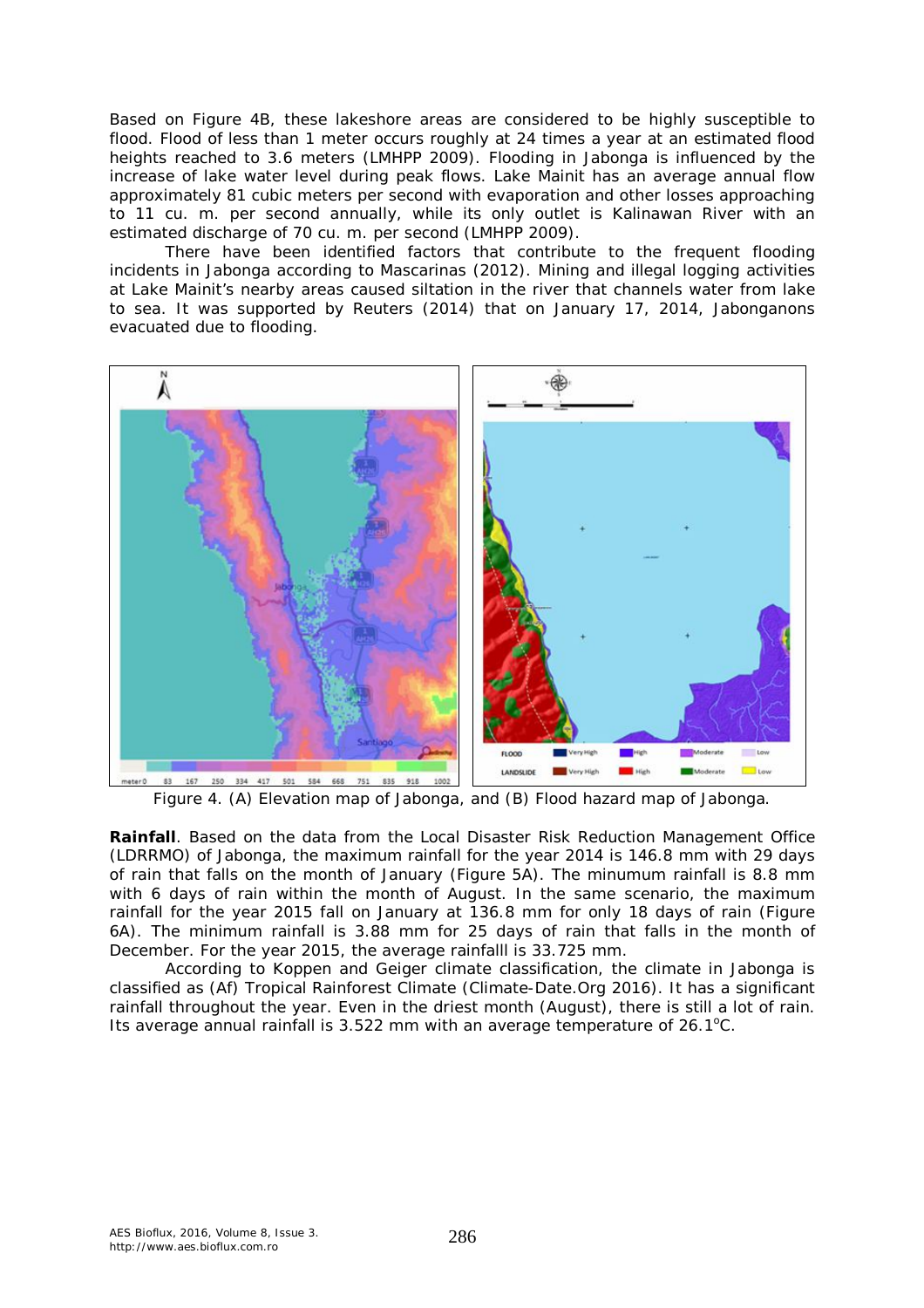

Figures 5. A - maximum rainfall of year 2014; B - number of days in a month of year 2014 with rain.



Figure 6. A - maximum rainfall in the year 2015; B - number of days in a month of 2015 with rain.

*Management implications.* As cited by Sayers et al (2013) complete flood risk management efforts require a cycle of planning, acting, reviewing, and adapting. Respondents are aware of the flood risks to their lives and properties, however their knowledge and attitudes vary. Local Government Units of Jabonga has also extended its efforts in reaching out those vulnerable communities through Municipal Disaster Risk Reduction Management Office (MDRRMO). This is a great challenge in the managing flood risks. Lakeshore areas in Jabonga are identified to be flood hazard area and there are residentials are found within this area. Legal and institutional frameworks should be strictly implemented to lessen the vulnerability of these lakeshore residents. Crafting regulations on the land usage is vital to reduce further proliferation of settlements to this identified flood prone areas.

Intellectual and social capitals can support better management approach (ESSC 2007). In-depth Information, Education, and Communication (IEC) to communities is an essential part in attaining social sustainability. Settling up mitigating measures like installation of additional flood hazard signages and lake water level gauges can help prevent loss of life and damage of properties when flood occurs.

Continuous tree planting program at Lake Mainit watershed should be done in order to maintain the integrity of the watersheds. In this end, trees can help absorb water thus help prevent flooding.

**Conclusions**. Most of the Jabonganons are aware of the risks brought by flooding to their lives and properties. The local government also has existing strategies to extend their aid to the affected communities in times of flooding. Since there were portions of the studied communities which are located at lower elevation and are considered to be flood prone, there is a need to enhance the existing flood risk management strategies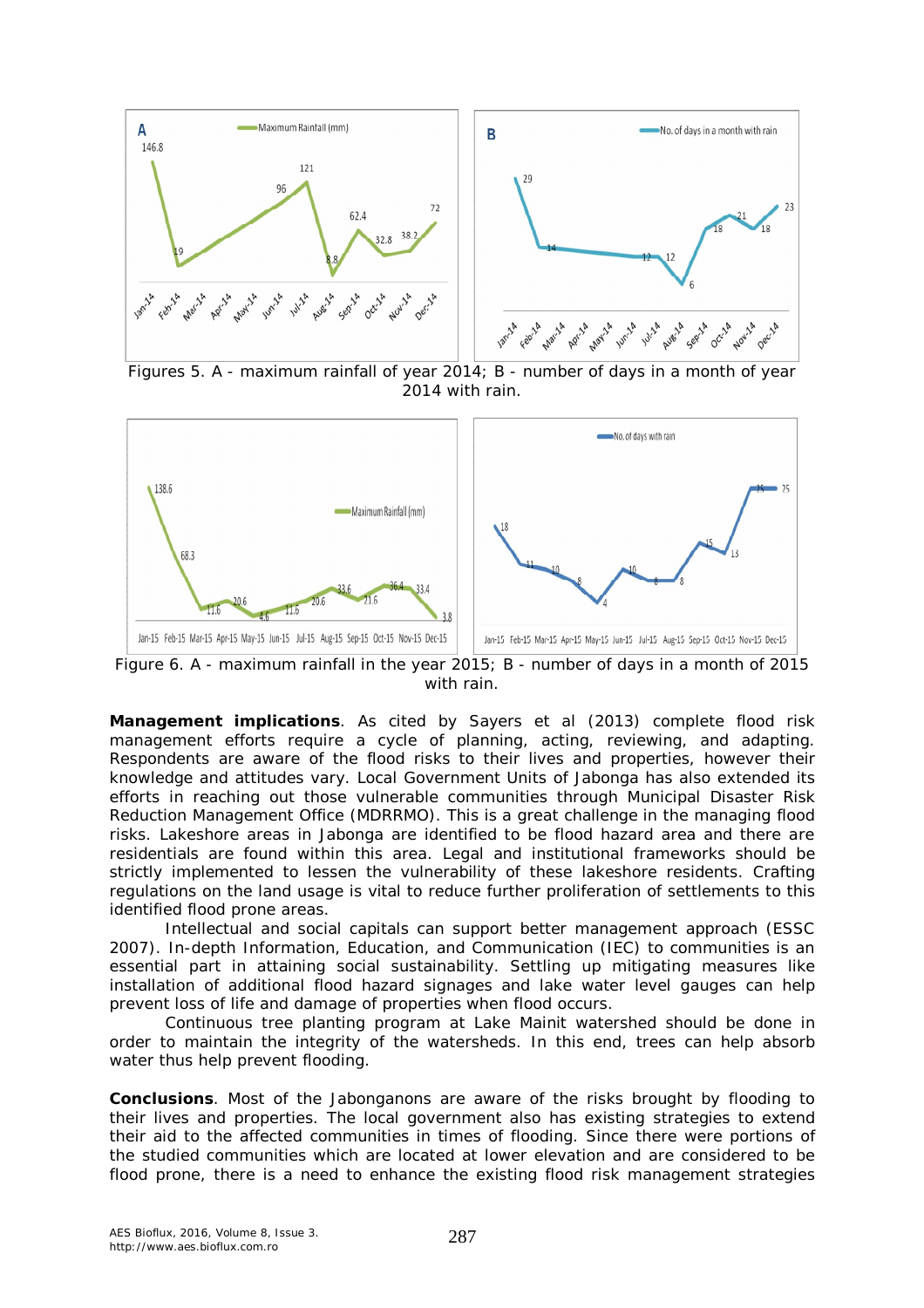like in-depth information drives to the residents. The residents should be well informed based on records like January is the expected flood peak month. Continuous awareness drives should be done to minimize the settling of the residents at lakeshore areas. Additional flood warning signages should be installed at lakeshore areas to better inform the public for the consequences of settling near the lake. Installation of censored flood gauge is necessary to easily identify the lake water level and the possibility of flood occurrence. Moreover, using flood prone areas for human activities put risk to lives and property, thus, a review of land use is necessary. Local ordinances should be made and enforce to prohibit proliferation settlements near the flood prone areas.

**Acknowledgements**. The authors acknowledges support of MDRRMO of Jabonga for sharing secondary data for the fulfillment of this study.

## **References**

- Amora A. M., Santillan J. R., Santillan M. M., 2014 The development of a hydrologic model for water level forecasting in the Philippines' deepest lake. 3rd Philippine Geomatics Symposium 2014 (PhilGEOS 2014), pp. 1-4.
- Climate-Data.Org. 2016 Available at: https://en.climate-data.org/region/1902/. Accessed: November, 2016.
- Department of Environment and Natural Resources Mines and Geosciences Bureau. Flood hazard map, 2015.
- Elasha B. O., Elhassan N. G., Ahmed H., Zakieldin S., 2005 Sustainable livelihood approach for assessing community resilience to climate change: case studies from Sudan. AIACC Working Paper No.17, pp. 1-26.
- ESSC-PWG Report: Partnership building towards sustainable management of Lake Mainit. Lake Mainit Development Alliance, Agusan del Norte and Surigao del Norte. February 2007, pp. 1-10.
- Lake Mainit Hydro Power Project. IEER. May 2009. ES1-7.
- Lake Mainit Development Alliance (LDMA), 2016 Municipality of Jabonga. Available at: https://jabongaagusan.wordpress.com/about/. Accessed: November, 2016.
- Local Disaster Risk Reduction Management Office (LDRRMO) of Jabonga. Annual Rainfall Data Year 2014 and 2015.
- Mascarinas E., 2012 Logging, mining blamed for recent flood in Jabonga. Mindanews. Available at: http://www.mindanews.com/top-stories/2012/02/21/logging-miningblamed-for-recent-flood-in-jabonga/. Accessed: February, 2012.
- Reuters, 2014 Residents who evacuated their homes due to flooding, gather outside their makeshift tents in an indoor basketball gym in Jabonga, Agusan del Norte. Available at: http://news.trust.org//item/20140117072728-ehttw?view=print. Accessed: December, 2014.
- Sayers P., Li Y., Galloway E., Penning R., Shen F., Wen K., Chen Y., Le Quesne T., 2013 Flood risk management: a strategic approach. Asian Development Bank, GWP,<br>FLIMESCO and WWF-LIK Available at a UMESCO, and MWF-UK. Available at: https://www.adb.org/sites/default/files/publication/30246/flood-riskmanagement.pdf. Accessed: November, 2016.

Tingsanchali T., 2012 Urban flood management. Procedia Engineering 32:25-37.

Tumanda M. Jr., Roa E. C., Gorospe J. G., Daitia M. T., Dejarme S. M., Gaid R. D., 2005 Limnological and water quality assessment of Lake Mainit. Mindanao State University at Naawan, pp. 1-53.